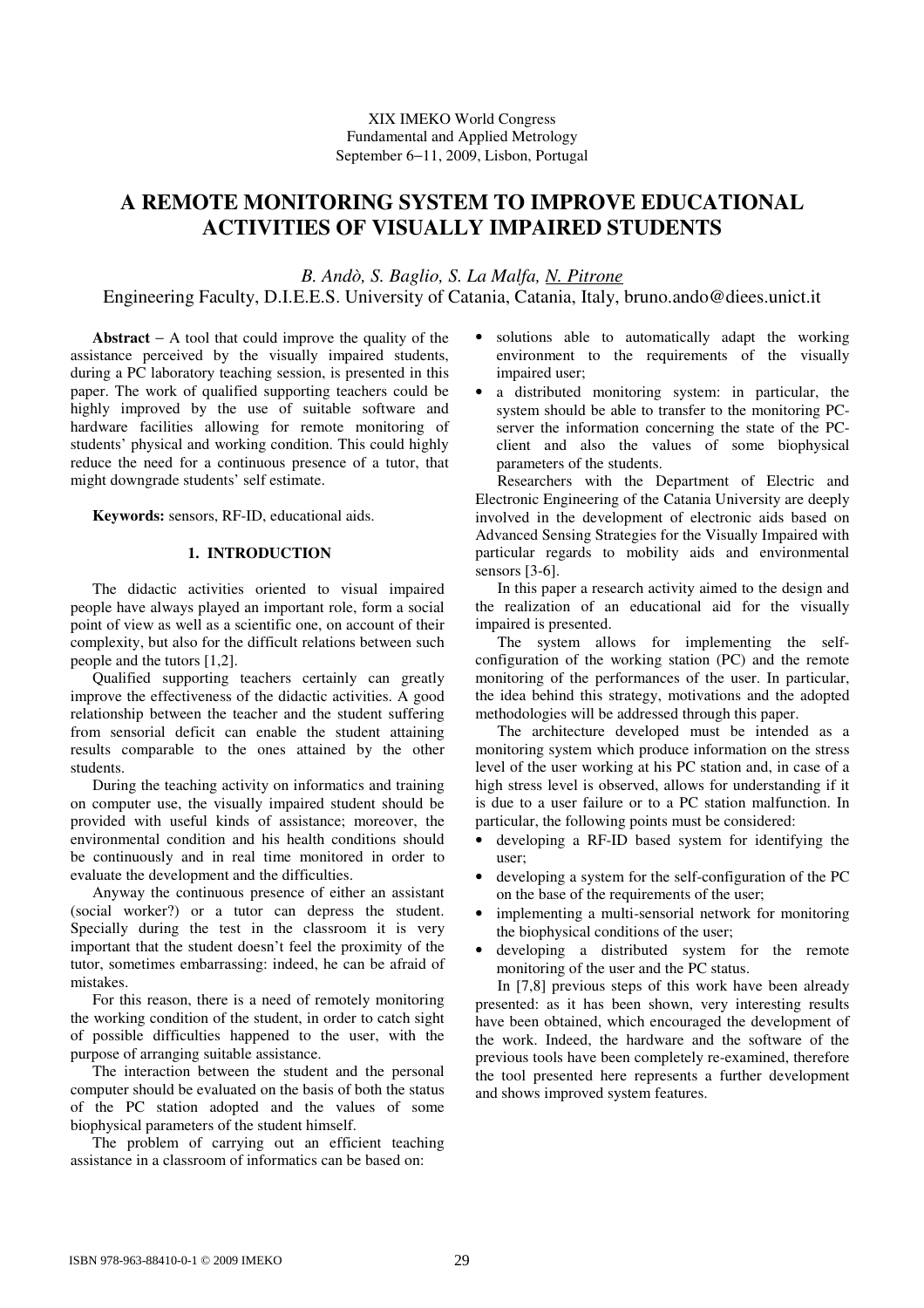## **2. THE RF-ID IDENTIFICATION TOOL**

RFID (Radio Frequency IDentification) indicates an automatic identification technology that relies on the communication between RFID tags and RFID readers.

Tags and readers communicate through radio-frequency signals, making the identification contactless and highly reliable (there is no need for the tag to be in-sight).

RFID technology is eligible in different applications, where getting information on persons, animals and things for identification, monitoring, tracking and spatial localization purposes it's crucial.

RFID tags are classified by the way they take the power needed to perform their basic operations:

- Passive, they take the power from the excitation field generated by the reader. The information is transmitted through the re-irradiation and modulation of the signal transmitted by the reader, through the integrated antenna.
- Semi-passive, they have a battery for the microprocessor and auxiliary devices being in the place (like sensors) but they behave like passive tags for the transmission.
- Active, completely battery powered, they incorporate a receiver and a transmitter like readers.

In this work we used passive RFID tags: they present a limited operating range with respect to the active ones but they are cheaper and much reliable and, above all, they don't require any maintenance (like periodical battery replacement).

 We use RFID tags to uniquely identify visually impaired students within a classroom, during a normal laboratory session.

The RFID system is essentially made up by using three fundamental elements:

- RFID Tag, a small sized radiofrequency transponder, which consists on a microprocessor that performs simple logic operations linked to an antenna and usually put into a smart card or a key. The only functionality of the tag is to transmit it's unique ID (typically an hexadecimal code) stored in its memory (Fig.1)
- RFID Reader, a microprocessor-based transceiver that queries the tag and receives its code.
- Management system, the software subsystem that communicates with all the RFID readers present in the network and pre-processes their information for following use.



Fig. 1. RFID identification of a passive tag

## **3. THE SYSTEM ARCHITECTURE**

For the realization of the software a client-server architecture has been implemented, therefore in the laboratory for training in informatics a server will be connected to a number of clients, as it is shown in Fig. 2.



Fig. 2. Server-client system architecture

The Labview G-Language has been used for this version of the software, for both client and server implementations. This choice ensures high flexibility, while maintaining programming easiness.

Moreover, this makes the entire system suitable for didactic purposes in Labview training based courses, especially for undergraduate students in informatics and electronic engineering.

In particular, it represents a very good example of realizing a complex TCP-IP communication in Labview environment.

## *3.1. Client*

The client architecture, schematically shown in Fig.3, has the following main features:

- Automatic recognition of the user through his personal RFID tag.
- Interaction with system applications at operating system level for both launching and state monitoring purposes.
- Periodic sampling and transmission of user's biological parameters, measured with a suitable bio-probe
- Audio feedback subsystem.
- Efficient identity and access management.

The audio subsystem highly improves the quality of the assistance perceived by the students by allowing the system administrator (that could be the teacher himself) to directly communicate with a particular student or providing him with other form of audio feedback.

User login/logout procedures must be extremely simple and efficient, because of the limited capability that students have in interacting with the client pc.

The login procedure is based on a RFID tag system. Each student has a personal smart card that uniquely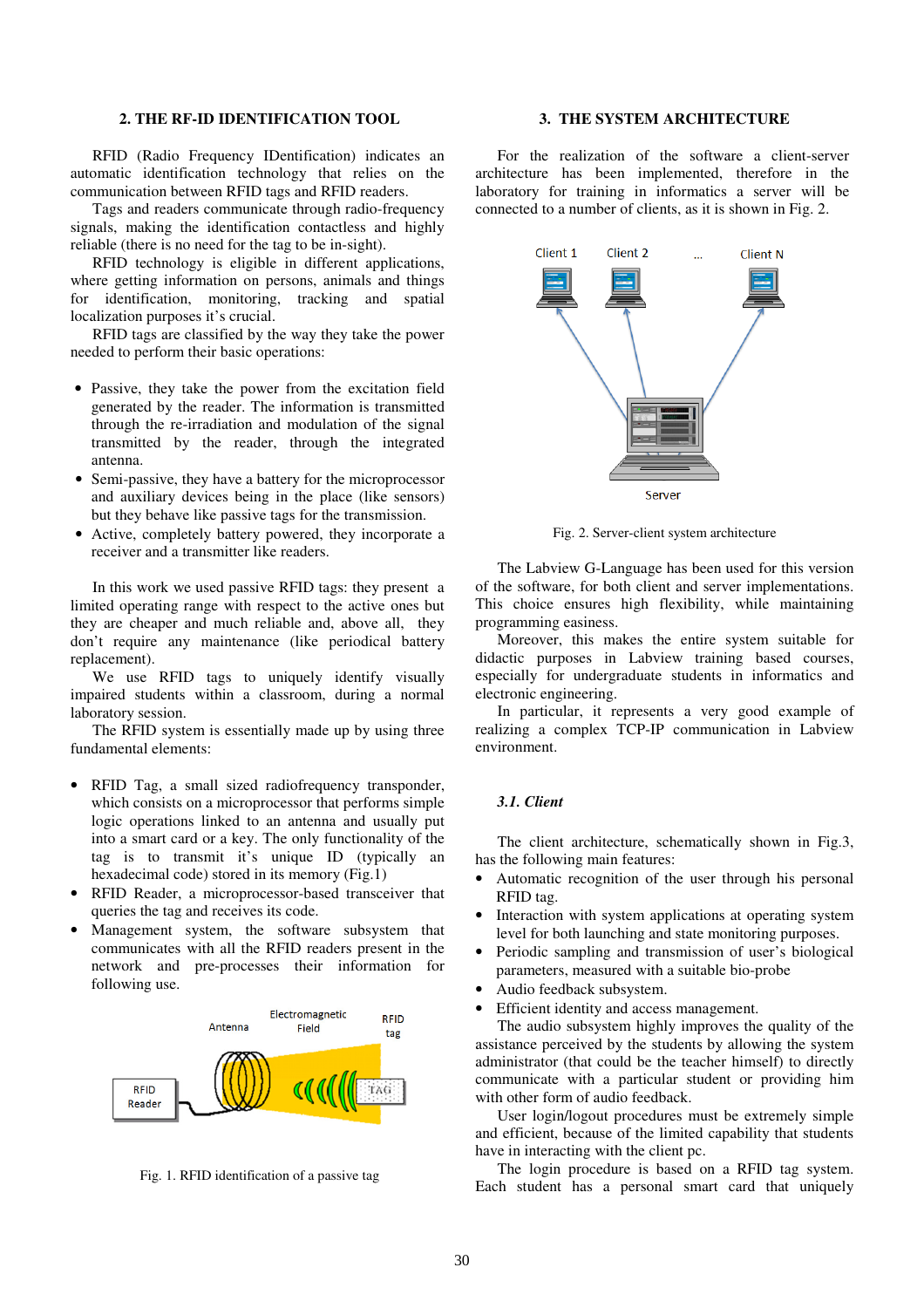identifies him; the tag reader is placed near the pc and somehow indicated to be easily identifiable by touch.

When students need to log-in, they simple bring their tag near the RFID reader device until an audio message will notify the success of the access.

At any moment, students can log-out with a simple keyboard shortcut.

Bluetooth earphone has been used for the sake of convenience of using a wireless device; this feature justifies this choice over a traditional cabled headphone.

The software implemented in Labview interacts with the operating system to launch the applications that the student has to use and to monitor their state to detect possible anomalies that the student can't manage himself (software crashes, unintentional closing of the running application etc.)

Applications launch can occur basically in three ways:

- Automatically on student log-in.
- Remotely by system administrator.
- On demand by students, through keyboard shortcuts.

Client graphical interface has few essential features because the visually impaired student doesn't actually operate on it. Indeed, it is a facility for the system administrator. It must be perfectly transparent to the user, thus running in background.



Fig. 3. Simplified block-diagram of client architecture

#### *3.2. Server*

Server architecture is schematized in the block diagram shown in Fig. 4.

The main feature of the server-side software is a functional graphical user interface that assists the system administrator in every stage of laboratory session (Fig.5).

The most important aspect of a laboratory session involving visual impaired students is the monitoring of students' actions and state.

Each student is constantly monitored starting from the log-in procedure.

The information that server acquires from each student through the point-to-point TCP-IP connection is:

- Values of bio-parameters.
- Real time list and state of processes that run on client pc.

The raw data obtained from the bio-probe are elaborated by a particular expert system core that provides an indicator, strictly related to the level of physical stress that a single student is experiencing.

When this indicator overcomes a certain threshold, the system administrator is suddenly notified.

 Anomalies in bio-parameters values can indicate either a malfunction in client pc (and the consequent difficulties experienced by the students that actually don't have a visual feedback on the OS failures) or the students' inability to accomplish the assigned task.

When this kind of situation occurs, the system administrator can easily identify the cause of the anomaly in student's bio-parameters, thanks to the data fusion between the bio-monitoring and the information related to the state of the applications running on client pc.

The presence of a suitable Bluetooth audio subsystem makes possible a communication between the student and the teacher, that could be particularly useful to improve the assistance perceived by students.



Fig. 4. Simplified block-diagram of the server architecture